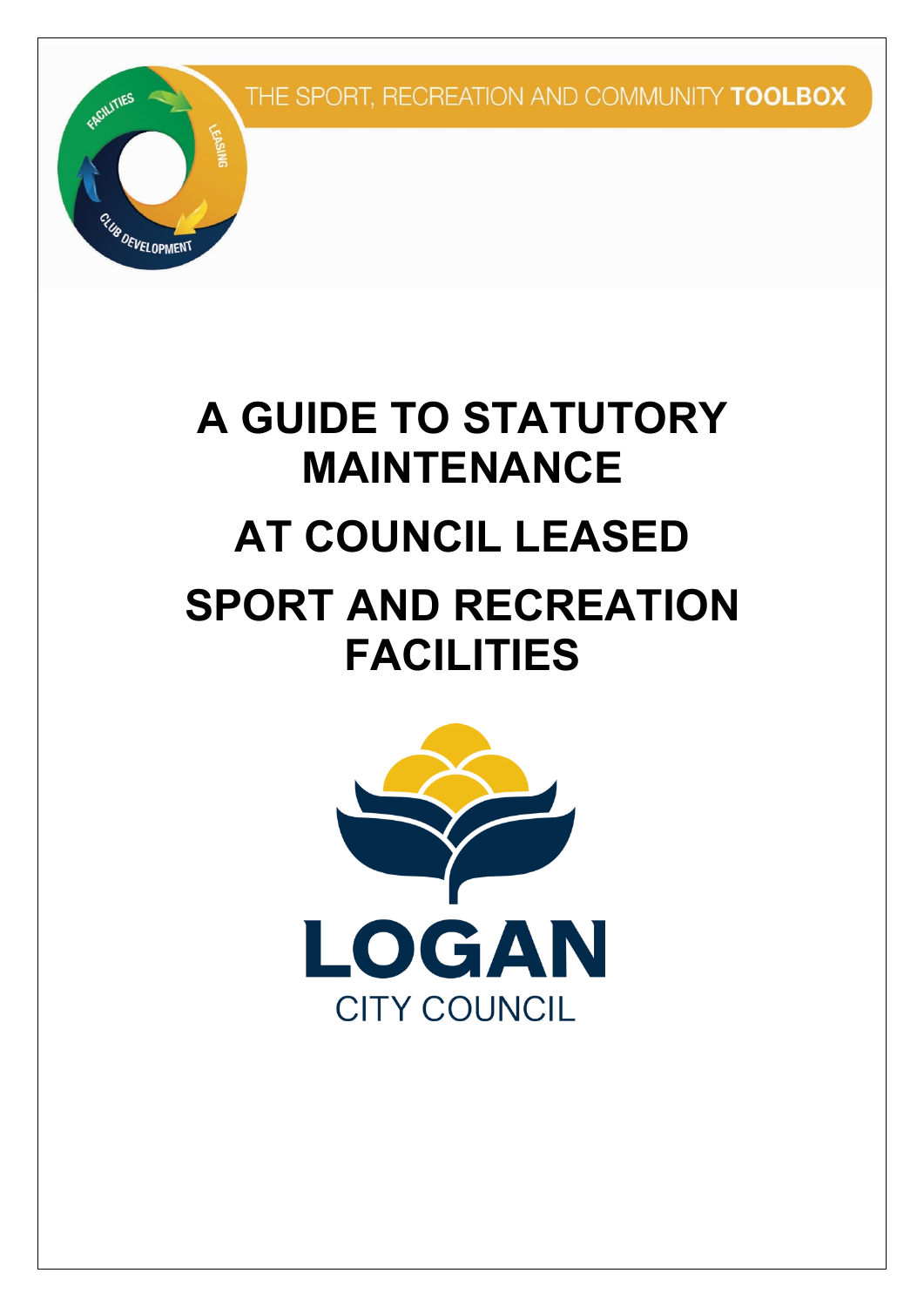

 The intention of this Guide to Statutory Maintenance at Council Leased Sport and Recreation Facilities is to provide sport and recreation organisation's within Logan with an easy to navigate guide to undertaking Statutory Maintenance at leased facilities.

As part of Council's review of its leasing policy (Licence or Lease of Council Owned or Controlled Land to Sporting, Recreational and Community Organisations), Council resolved to take on the responsibility for statutory maintenance items at its leased sport and recreation facilities. This will apply to all new leases signed after February 2015. The intention of Council in undertaking statutory maintenance, is to ensure the wellbeing and safety of members and visitors when they are at Council owned sport and recreation facilities.

#### **What does 'Statutory Maintenance' include?**

 Statutory maintenance refers to planned maintenance that is compulsory to meet legal requirements under Acts, regulations or other statutory instruments. This includes standards and codes referred to in an Act, regulation or statutory instrument.

 The services that Council will now provide Statutory Maintenance for are described in more detail below and include:

- 1. Fire
- 2. Electrical RCD
- 3. Asbestos
- 4. Grease Traps/Trade Waste
- 5. Reduced Pressure Zone Device (Backflow Device)
- 6. Home Sewerage Treatment Plant (HSTP)/Sewer Holding Tanks/Septic Tanks
- 7. Lifts

#### **How will 'Statutory Maintenance' be rolled out?**

In accordance with the terms of your lease (signed after February 2015), Council will progressively undertake the Statutory Maintenance responsibilities at the facility your club leases from Council.

 A number of these items were previously the responsibility of the occupant (being your club) and you will need to continue to perform these services until Council has advised you that we are taking over the services. With over 100 sport and recreation facilities in Logan, this process may take some time.

 Some of the services listed above will be relatively simple to add to Council's current service contracts, whilst other services may require significant corrective works in order to ensure compliance with legislation.

 In implementing this regime of Statutory Maintenance, Council will ensure that your club is consulted, kept informed and involved in the process of bringing your leased facility up to standard.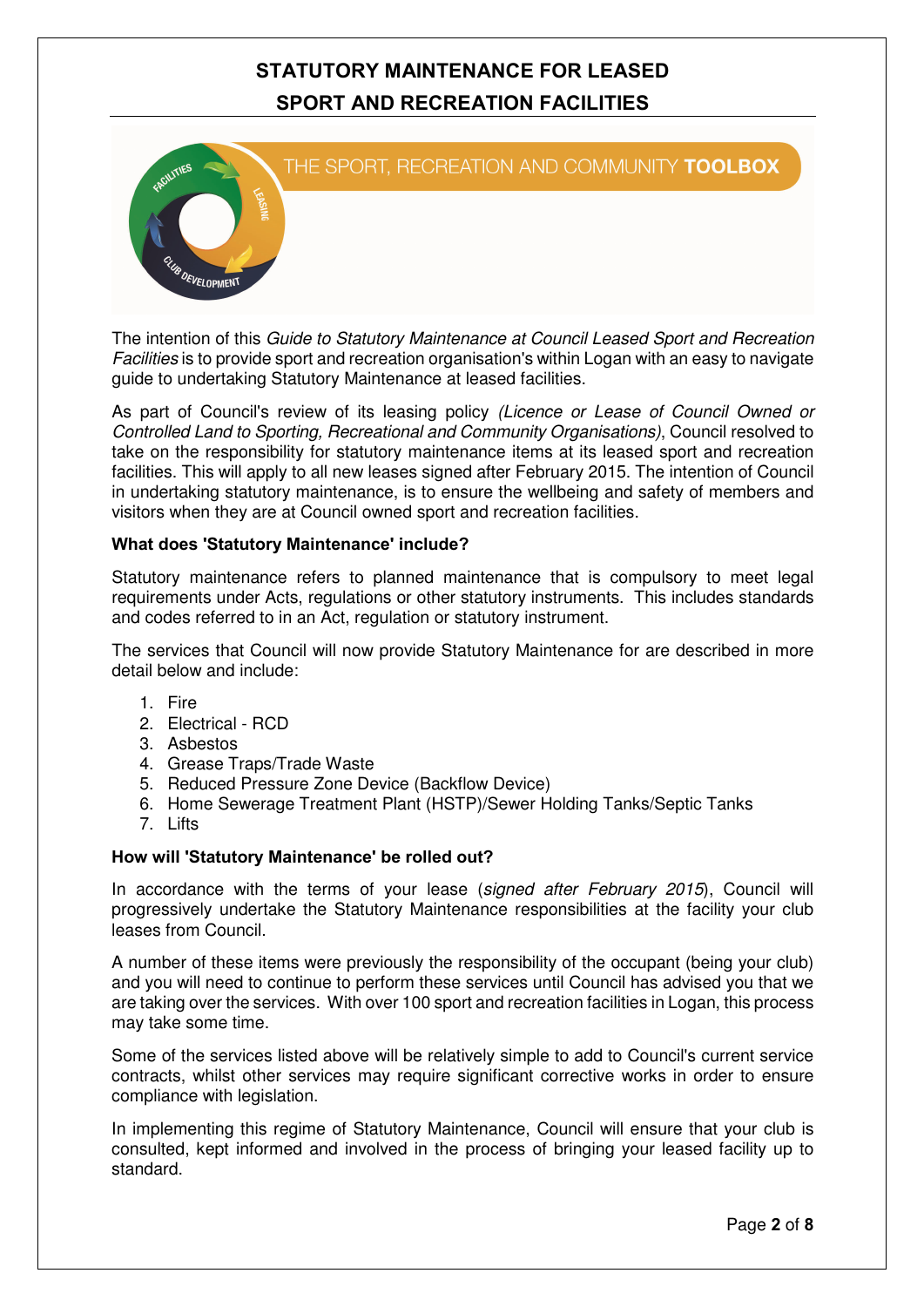#### **When will Council be accessing your leased facility?**

 The process of undertaking the Statutory Maintenance of your facility will involve access on several occasions throughout the year. To ensure Council can meet its legal obligations under the lease, we request that all lessees provide Council with a set of keys to facilitate access to your facility.

 We appreciate that your committee are volunteers and by providing keys to Council this will reduce the burden on you and your volunteers to have to be at the facility for each inspection. The provision of keys to facilitate access is also a requirement under all new leases signed with Council.

 Council officers will provide your club with a minimum of 48 hours' notice prior to accessing the facility and should you wish, a member of your management committee is welcome to attend on-site.

#### **What are your clubs 'Statutory Maintenance' responsibilities?**

In accordance with the terms of your lease (Annexure C in leases signed after February 2015), your club has responsibilities to comply with the applicable legislation and ensure the leased facility is maintained to an appropriate standard.

 In regards to Statutory Maintenance, whilst Council will undertake the works, your club also has responsibilities as the occupant of the facility. These responsibilities are set out in more detail in this *Guide* and include:

- keeping fire exits clear; • Ensuring the safety of members and visitors whilst at the facility - for example, by
- $\bullet$  Maintenance undertaken by Council - for example, when a fire extinguisher has been used for a fire emergency; and • Notifying Council of any damage to, or maintenance required in regards to the Statutory
- $\bullet$  Maintenance items - for example, the misuse of fire extinguishers. The cost of rectifying such situations will be the responsibility of your club. • Ensuring your club, members and visitors do not wilfully cause damage to any Statutory

#### **Who should I contact if I have any enquiries?**

 Should you have any further queries in relation to the information provided in this Guide, please contact Council's Sport & Recreation Program within the Sport, Leisure & Facilities Branch.

| <b>Officer</b>             | <b>Contact Details</b>      |
|----------------------------|-----------------------------|
| Sport & Recreation Officer | E: council@logan.qld.gov.au |
|                            | P: (07) 3412 3412           |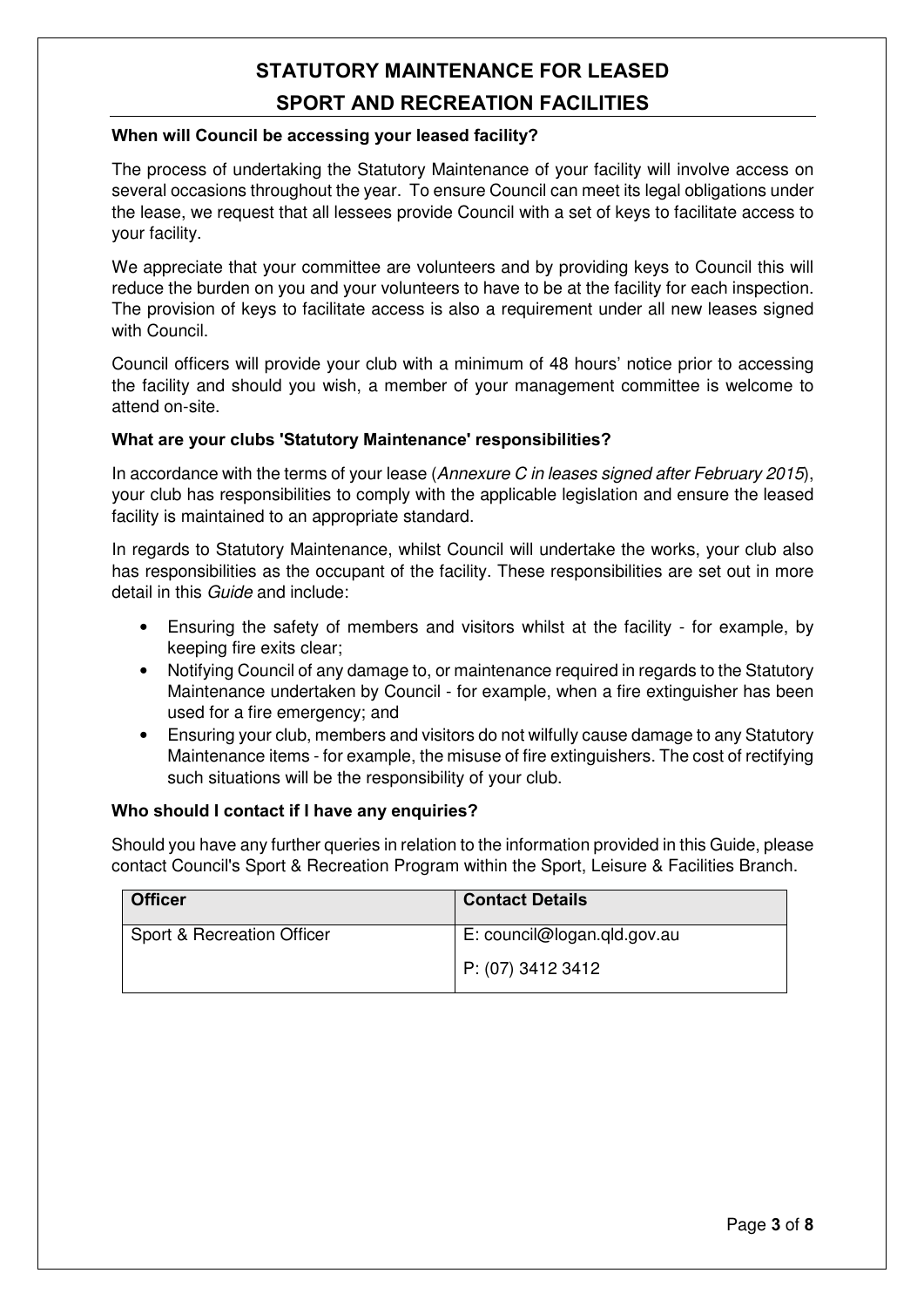#### **1. Fire Services**

 There are several pieces of legislation that relate to fire safety in buildings. The legislation places an obligation on the owner (Council) and/or occupier (Lessee) of the building to ensure the safety of persons in that building in the event of a fire or other emergency.

 The Queensland Fire and Emergency Services website provides information and fact sheets [that may be useful for your club \(https://www.fire.qld.gov.au/buildingsafety/owner](https://www.fire.qld.gov.au/buildingsafety/owneroccupier.asp)occupier.asp).

#### Council Responsibilities

 The table below identifies the typical fire safety equipment that may be located in the facility your club leases and details the required inspection frequency.

| <b>Equipment</b>                 | <b>Responsibility / Frequency</b>              |
|----------------------------------|------------------------------------------------|
| Fire hydrant                     | Every 6 months                                 |
| Fire hose reel                   | Every 6 months                                 |
| Fire extinguisher                | Every 6 months                                 |
| Fire blanket                     | Every 6 months                                 |
| <b>Emergency and Exit lights</b> | Every 6 months                                 |
| <b>Fire Evacuation Plans</b>     | As required                                    |
| All fire equipment               | If fire equipment is used to control a fire in |
|                                  | the premises, please notify Council so         |
|                                  | that these items can be replaced.              |

For larger facilities there may also be:

| Equipment                                               | <b>Responsibility / Frequency</b> |
|---------------------------------------------------------|-----------------------------------|
| Fire detection systems/Indicator Panels                 | Monthly                           |
| Passive fire and smoke containment   Monthly<br>systems |                                   |
| <b>Manual Call Systems</b>                              | Annually                          |

#### Lessee responsibilities

 As the occupier (Lessee) of the facility, your club also has responsibilities in regards to fire safety. We recommend that you visit the QFRS website noted above and familiarise your committee with these responsibilities.

Your clubs responsibility includes:

| <b>Equipment</b>              | <b>Responsibility / Frequency</b>                                                 |
|-------------------------------|-----------------------------------------------------------------------------------|
| Evacuation routes and doors   | Ensure these are kept clear<br>from<br>obstructions                               |
| <b>Exit Doors</b>             | Must be unlocked when the building is<br>occupied                                 |
| <b>Fire Evacuation Drills</b> | Conduct annually & keep records.                                                  |
| All fire equipment            | If fire equipment is used to control a fire<br>or is faulty please notify Council |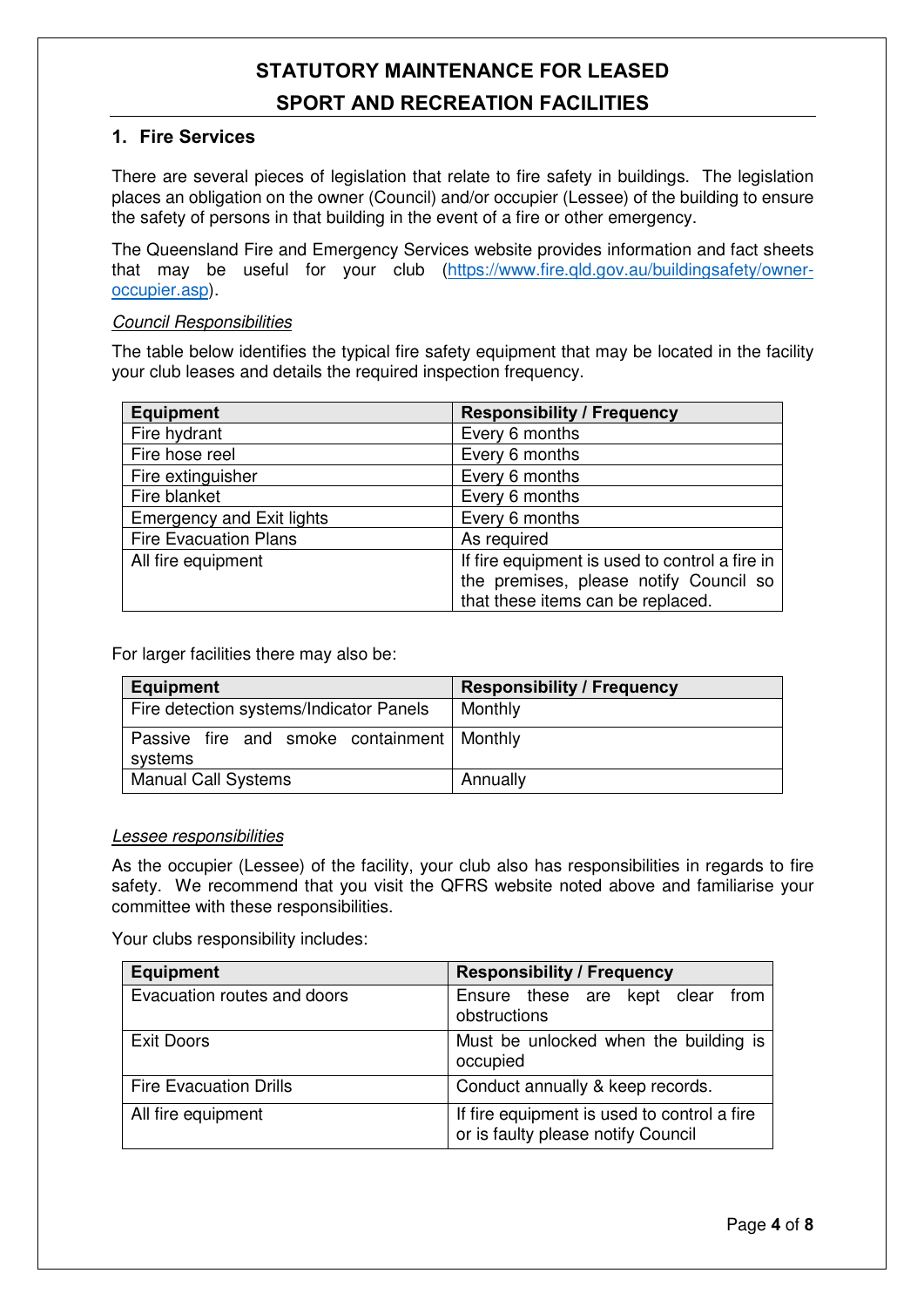#### **2. Electrical Services**

 A Residual Current Device (RCD), also known as a "safety switch", is a life-saving device which is designed to prevent you from getting a fatal electric shock if you touch something live, such as a bare wire.

#### Council responsibilities

| Equipment                      | <b>Responsibility / Frequency</b>        |
|--------------------------------|------------------------------------------|
| <b>Residual Current Device</b> | Annually - testing by a competent person |
|                                | (electrician)                            |

#### Lessee responsibilities

| <b>Equipment</b>                      | <b>Responsibility / Frequency</b>                                          |
|---------------------------------------|----------------------------------------------------------------------------|
| <b>Residual Current Device</b>        | Perform a 'push button' test annually<br>(6 months after electrician test) |
| <b>Testing and Tagging Appliances</b> | As per legislation and only if no RCD<br>installed.                        |
| <b>RCD</b>                            | If RCD is faulty please notify Council                                     |
| <b>RCD</b>                            | Resetting the RCD if the circuit trips.                                    |

#### General safety information

 As part of the annual testing, the electrical contractor may come across the following circumstances which Council will work with the lessee to address:

| <b>Issue</b>                                                                                   | <b>Action</b>                                                                                                                                                                                                   |
|------------------------------------------------------------------------------------------------|-----------------------------------------------------------------------------------------------------------------------------------------------------------------------------------------------------------------|
| Circuits that are not protected by an RCD                                                      | RCD will need to be installed by Council                                                                                                                                                                        |
| During the testing of the newly installed<br>RCD it may be found that the circuit is<br>faulty | The cause will need to be investigated<br>and repaired.<br>On occasion this may result in periods of<br>time where circuits are isolated and you<br>may have a loss of power to all or part of<br>the facility. |
| current which will cause the switch to the club<br>regularly trip                              | Old electrical appliances may 'leak' Appliances may need to be replaced by                                                                                                                                      |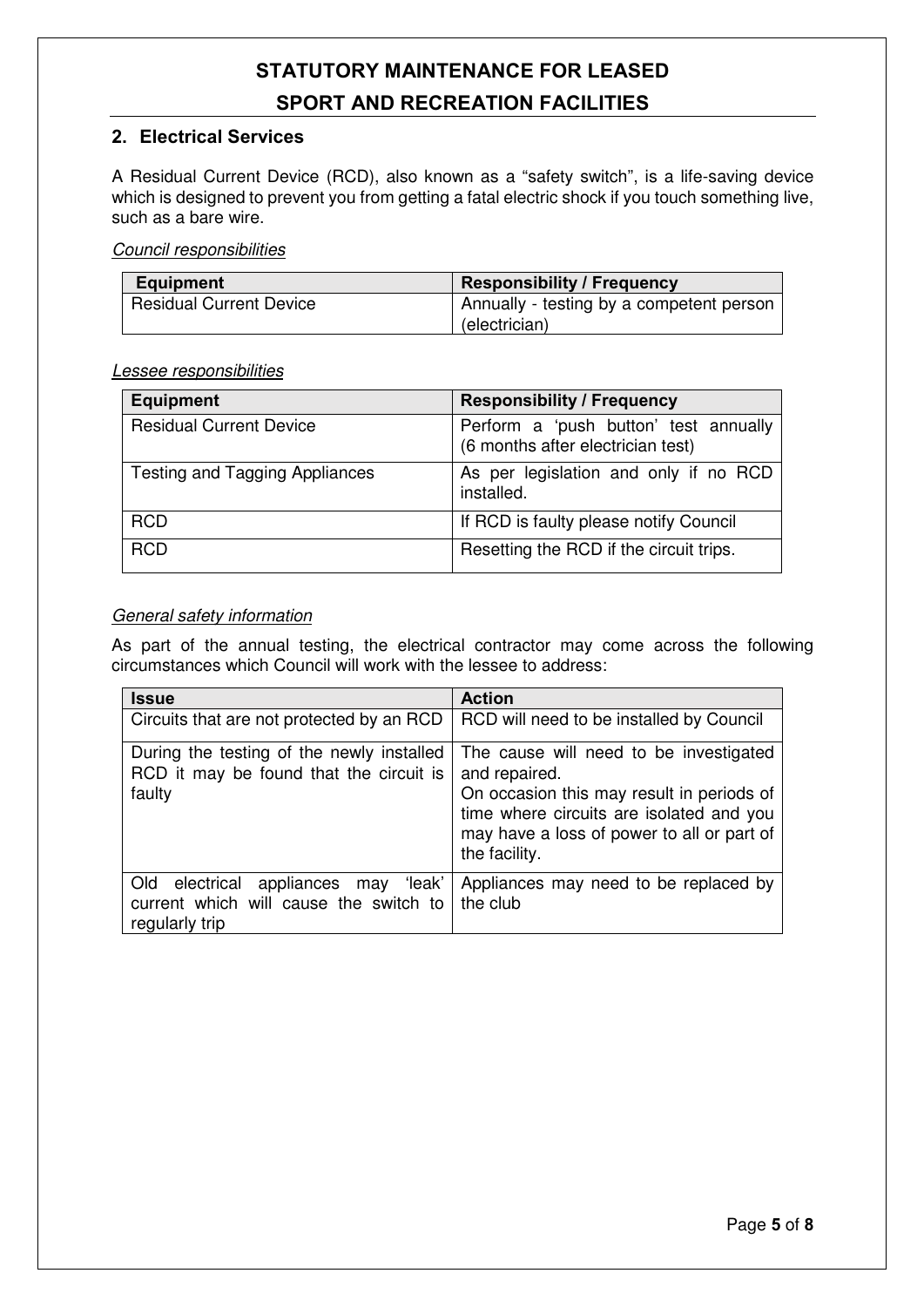#### **3. Asbestos**

In accordance with the Work Health & Safety Act, a person with management or control of a workplace must ensure asbestos at the workplace is identified, the location of asbestos is clearly indicated and recorded in a register and have a written asbestos management plan if asbestos has been identified at the workplace.

 The Safe Work Australia website has information and resources which may be of assistance to your club, including the "Model Code of Practice - How to Manage and Control Asbestos in the Workplace".

 asbestos-cop) [\(http://www.safeworkaustralia.gov.au/sites/swa/about/publications/pages/manage-control-](http://www.safeworkaustralia.gov.au/sites/swa/about/publications/pages/manage-controlasbestos-cop)

Council responsibilities

| Requirement               | <b>Responsibility / Frequency</b>                        |
|---------------------------|----------------------------------------------------------|
| Asbestos Audit*           | Re-audit at a minimum of every 5 years                   |
| Asbestos Management Plan* | Prepared by Council and provided to<br>occupier (lessee) |

 \*Council has undertaken an Asbestos Audit and developed an Asbestos Management Plan and Register for each of its leased sport and recreation facilities (2014/15). A copy of the Plan has been provided to your club for display.

Lessee responsibilities

| <b>Requirement</b>       | <b>Responsibility / Frequency</b>                                                                                                                                |
|--------------------------|------------------------------------------------------------------------------------------------------------------------------------------------------------------|
| Asbestos Management Plan | Ensure your organisation familiarises itself<br>with the Asbestos Management Plan                                                                                |
| Asbestos Management Plan | A copy of the Asbestos Management Plan<br>is to be made available on the premises all<br>times.                                                                  |
| Asbestos Management Plan | Ensure all building occupants,<br>staff.<br>external contractors and site visitors are<br>aware of and have access to a copy of the<br>Asbestos Management Plan. |
| <b>Building Works</b>    | Seek Landowners Consent from Council<br>before undertaking any building works.                                                                                   |

 We recommend that you visit the Safe Work Australia website noted above and familiarise your committee with these responsibilities.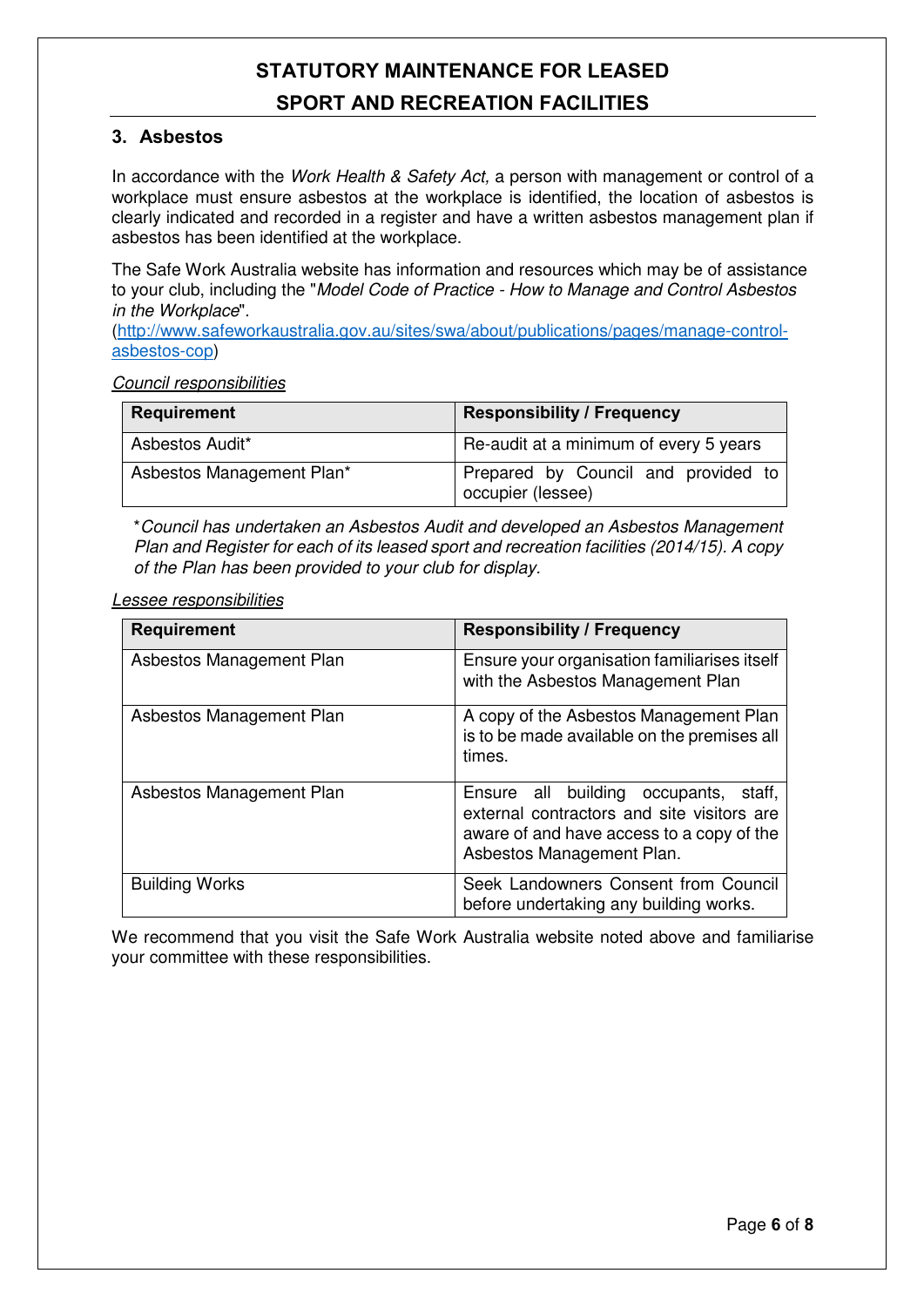#### **4. Grease Traps/Trade Waste**

 Your grease trap catches solids, oils and grease (trade waste) from the sink in your canteen / kitchen, preventing those items from damaging the wastewater network assets. It is likely that any facility with a kitchen will have a Grease Trap.

Council Responsibilities

| <b>Equipment</b>                 | <b>Responsibility / Frequency</b>                                |
|----------------------------------|------------------------------------------------------------------|
| Inspection                       | Annually*                                                        |
| Pump out                         | As detailed in Trade Waste Agreement<br>registered with Council. |
| Grease Trap / Trade Waste System | Servicing and repair as required                                 |

 \*Requirements will vary depending upon the particular system at your facility, relevant legislation and the terms outlined in your Trade Waste Licence Agreement.

#### Lessee responsibilities

| <b>Equipment</b>                 | <b>Responsibility / Frequency</b>                                                                                                              |
|----------------------------------|------------------------------------------------------------------------------------------------------------------------------------------------|
| Grease Trap                      | Payment of annual licence fee as invoiced<br>by Council.                                                                                       |
| Grease Trap / Trade Waste System | Any service or repair (i.e. blockages)<br>required due to damage caused by<br>improper usage of the Grease Trap /<br><b>Trade Waste System</b> |

#### **5. Backflow Prevention Device (BPD) / Reduced Pressure Zone Device (RPZ)**

 A reduced pressure zone device (RPZ) prevents contamination of the main water supply by preventing the backflow of water into the system. Irrigation systems and Fire Hose reels are typical locations where a backflow prevention device may be located in the facility you lease from Council.

Council Responsibilities

| <b>Equipment</b> | <b>Testing Frequency</b>               |
|------------------|----------------------------------------|
| Inspection       | Annual service inspection and report * |
| <b>RPZ</b>       | Servicing and Repair as required *     |

 \*Requirements will vary depending upon the particular BPD system at your facility, relevant legislation and the terms outlined in your BPD licence

#### Lessee responsibilities

| <b>Equipment</b> | <b>Responsibility</b>                                    |
|------------------|----------------------------------------------------------|
| <b>RPZ</b>       | Payment of annual licence fee as invoiced<br>by Council. |